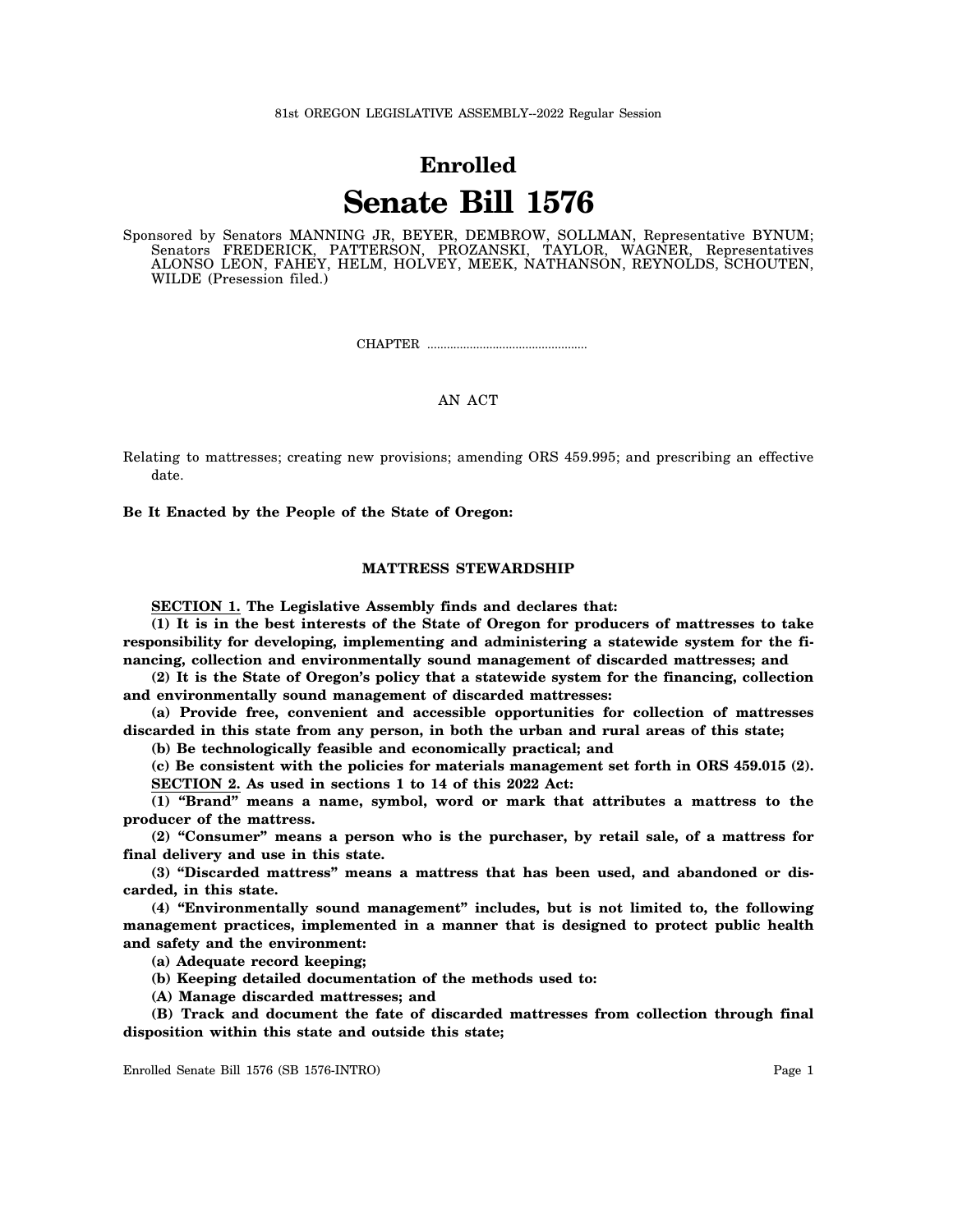**(c) Performance audits and inspections of recyclers, haulers and other parties as determined by a stewardship organization;**

**(d) Compliance with worker health and safety requirements; and**

**(e) Maintenance of adequate liability insurance for a stewardship organization and contractors working for the stewardship organization.**

**(5) "Final disposition" means the point beyond which no further processing takes place and a discarded mattress and its components have been recycled, renovated or disposed of.**

**(6) "Foundation" means a ticking-covered structure that is used to support a mattress or sleep surface and that may be constructed of frames, foam, box springs or other materials, used alone or in combination.**

**(7)(a) "Mattress" means:**

**(A) A resilient material or combination of materials that is enclosed by a ticking, is used alone or in combination with other products and is intended for or promoted for sleeping upon; or**

**(B) A foundation.**

**(b) "Mattress" does not mean:**

**(A) An unattached mattress pad or unattached mattress topper, with or without resilient filling or ticking, that is intended to be used with or on top of a mattress;**

**(B) A sleeping bag;**

**(C) A pillow;**

**(D) A car bed, crib mattress or bassinet mattress;**

**(E) A carriage, basket, dressing table, stroller, playpen, infant carrier, lounge pad, crib bumper or other product manufactured for young children or the pad for a product described in this subparagraph;**

**(F) A water bed, an air mattress or another product that contains liquid- or gas-filled ticking and that does not contain upholstery material between the ticking and the mattress core; or**

**(G) A foldout sofa bed, futon, futon mattress or upholstered furniture.**

**(8) "Mattress core" means the principal support system that is present in a mattress and that may be constructed of materials such as springs, foam, air or water bladders or resilient filling.**

**(9) "Mattress stewardship assessment" means the amount added at retail sale to the purchase price of a mattress to cover the costs of a mattress stewardship program.**

**(10) "Mattress stewardship program" means a statewide program for the collection of discarded mattresses and environmentally sound management of program mattresses that is operated by a stewardship organization pursuant to a plan approved by the Department of Environmental Quality under section 6 of this 2022 Act.**

**(11) "Mattress topper" means any item that contains resilient filling, with or without ticking, that is intended to be used with or on top of a mattress.**

**(12) "Nonprofit organization" means an organization or group of organizations described in section 501(c)(3) of the Internal Revenue Code that is exempt from income tax under section 501(a) of the Internal Revenue Code.**

**(13) "Person" means the United States, the state or a public or private corporation, local government unit, public agency, individual, partnership, association, firm, trust, estate or other legal entity.**

**(14) "Premium service" means a service such as at-home pickup service, including curbside pickup service.**

**(15) "Producer" means any person, irrespective of the selling technique used, including that of remote sale, that:**

**(a) Manufactures a mattress that is sold, offered for sale or distributed in this state;**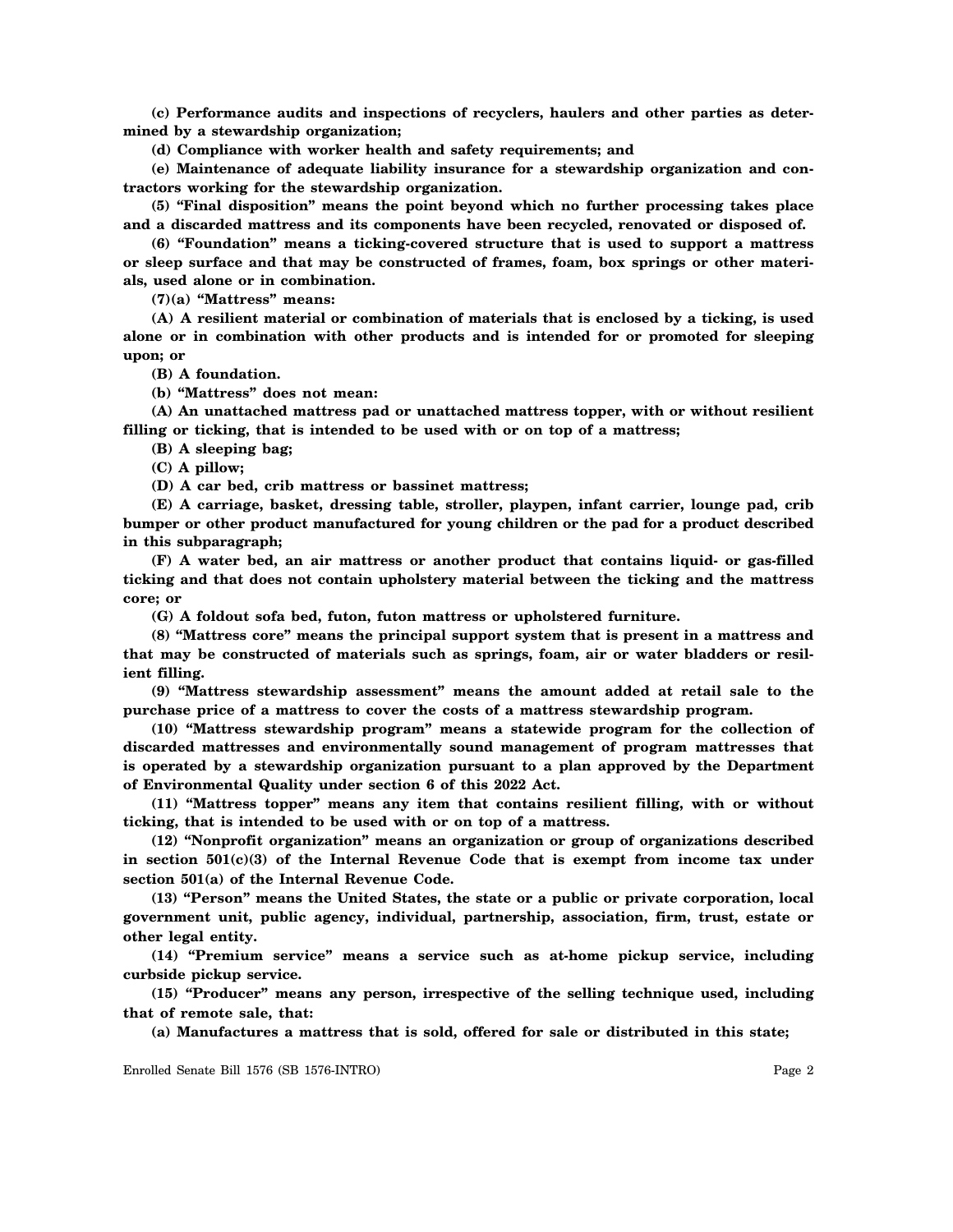**(b) Is the owner of a trademark or brand under which a mattress is sold, offered for sale or distributed in this state, whether or not such trademark or brand is registered in this state; or**

**(c) Imports a mattress into the United States that is sold or offered for sale in this state.**

**(16)(a) "Program mattress" means a discarded mattress that a stewardship organization will provide environmentally sound management for under a mattress stewardship program.**

**(b) "Program mattress" does not mean a mattress transported from outside this state to be discarded in this state.**

**(17)(a) "Renovate" means to alter a discarded mattress for resale through replacing the ticking or filling, adding additional filling or replacing components of the discarded mattress with new or recycled materials.**

**(b) "Renovate" does not mean:**

**(A) Stripping a discarded mattress of the ticking or filling without adding new material; or**

**(B) The sanitization or sterilization of a discarded mattress without other alteration to the discarded mattress.**

**(18) "Renovator" means a person that renovates discarded mattresses.**

**(19) "Retailer" means a person that offers new, used or renovated mattresses for retail sale.**

**(20) "Retail sale" means sale to a consumer in this state by any means and for any purpose other than resale, including but not limited to sale by remote offerings such as sales outlets, catalogs or the Internet.**

**(21) "Sanitization" means the direct application of chemicals to a mattress to kill pathogens that cause human disease.**

**(22) "Sterilization" means the mitigation of any deleterious substances or organisms, including pathogens that cause human disease, fungi and insects, from a mattress or filling material using a chemical or heat process.**

**(23) "Stewardship organization" means a nonprofit organization designated by a producer or group of producers to implement a mattress stewardship program.**

**(24)(a) "Ticking" means the outermost layer of fabric or related material of a mattress.**

**(b) "Ticking" does not mean any layer of fabric or material quilted together with, or otherwise attached to, the outermost layer of fabric or material of a mattress.**

**SECTION 3. (1) Except as provided in subsection (3) of this section, a producer, renovator or retailer may not sell or offer for sale any mattress to any person in this state unless the producer, renovator or retailer is registered with a stewardship organization with a plan approved by the Department of Environmental Quality under section 6 of this 2022 Act.**

**(2) On and after the date that a mattress stewardship program is implemented, a retailer:**

**(a) May purchase a mattress only from a producer or renovator that is registered with a stewardship organization as of the date of purchase as evidenced by information made available by a stewardship organization pursuant to subsection (4) of this section;**

**(b) Shall collect, at the point of retail sale, the mattress stewardship assessment established pursuant to a plan approved by the department under section 6 of this 2022 Act and remit the mattress stewardship assessment to the stewardship organization that implements the mattress stewardship program; and**

**(c) Shall provide to consumers, at the point of retail sale, information on available collection opportunities for discarded mattresses through the mattress stewardship program.**

**(3) A retailer registered with a stewardship organization that purchased a mattress from a producer or renovator in compliance with subsection (2)(a) of this section is not in violation of subsection (1) of this section if, at the time the retailer sells the mattress to a consumer, the producer or renovator that the retailer purchased the mattress from is no longer registered with a stewardship organization.**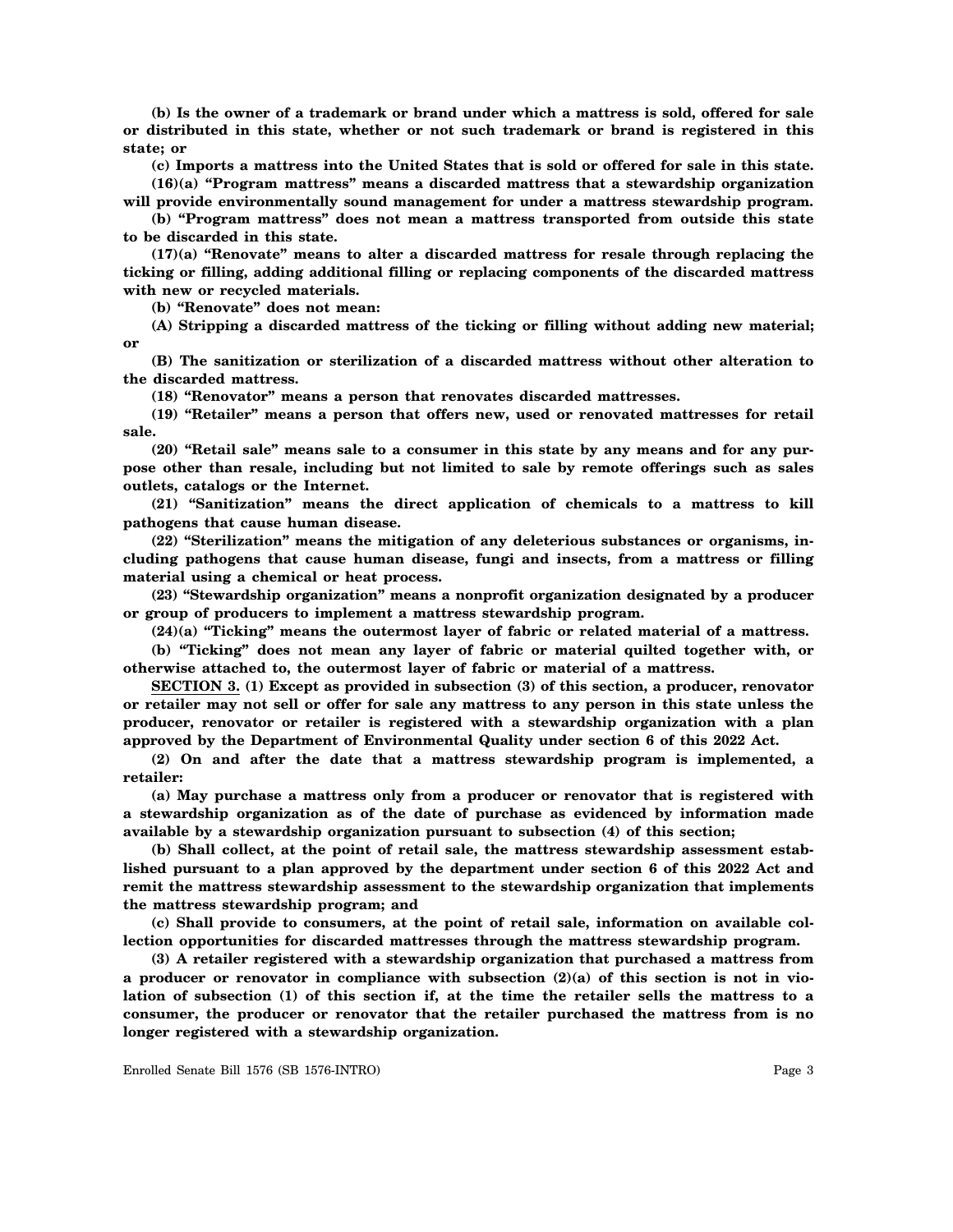**(4) A stewardship organization shall make available on the stewardship organization's website and on request:**

**(a) Information on the brands owned by all producers and renovators registered with the stewardship organization;**

**(b) Information on available collection opportunities; and**

**(c) Any other information necessary for retailers to comply with subsection (2) of this section.**

**(5) A retailer shall identify the mattress stewardship assessment as a separate line item on the receipt for a mattress provided to a consumer at the point of sale. The mattress stewardship assessment may not be described on the receipt as an Oregon recycling fee.**

**(6)(a) Subject to paragraph (b) of this subsection, a stewardship organization may use a mattress stewardship assessment collected in this state only to pay the costs necessary to plan, implement, administer and operate a mattress stewardship program in this state.**

**(b) A stewardship organization may not use any moneys collected through a mattress stewardship assessment to pay penalties assessed against the stewardship organization under ORS 459.995.**

**(7) Nothing in this section prevents a stewardship organization from, with notice to the department, coordinating efforts for carrying out a mattress stewardship program in this state with programs for the collection and environmentally sound management of discarded mattresses in other states.**

**(8) The department shall maintain on its website a list of all producers, renovators and retailers that are in compliance with sections 1 to 14 of this 2022 Act.**

**SECTION 4. (1) In a form and manner prescribed by the Department of Environmental Quality, a stewardship organization shall submit to the department a plan for the development and implementation of a mattress stewardship program. The plan must:**

**(a) Describe how the stewardship organization will manage and administer a mattress stewardship program.**

**(b) Identify program mattresses.**

**(c) Describe how discarded mattresses that are received through collection sites or collection events and that are not program mattresses will be handled.**

**(d) Identify each producer, renovator and retailer that is registered with the stewardship organization as of 30 days before the plan is submitted to the department.**

**(e) Include a description of how the stewardship organization will provide for the environmentally sound management of program mattresses, regardless of the producer, with no charge at the point of collection of discarded mattresses, except that the stewardship organization may allow for a person that provides a premium service under the mattress stewardship program to charge for the additional cost of that premium service. The description shall include, at a minimum:**

**(A) Identification of the proposed transporters and recyclers that the stewardship organization will contract with to transport and process program mattresses and the recycling methods that the recyclers will use;**

**(B) The auditing, inspection and other procedures that will be used by the stewardship organization and the frequency at which the procedures will be implemented to ensure that all entities the stewardship organization contracts with to implement the mattress stewardship program engage in environmentally sound management practices; and**

**(C) A description of the processes that will be used to ensure that the recyclers contracted with by the stewardship organization to process program mattresses will comply with environmentally sound management practices.**

- **(f) Provide service as described in section 5 of this 2022 Act.**
- **(g) Establish performance goals for:**
- **(A) The collection target and recycling rates of program mattresses; and**
- **(B) Public awareness of the mattress stewardship program.**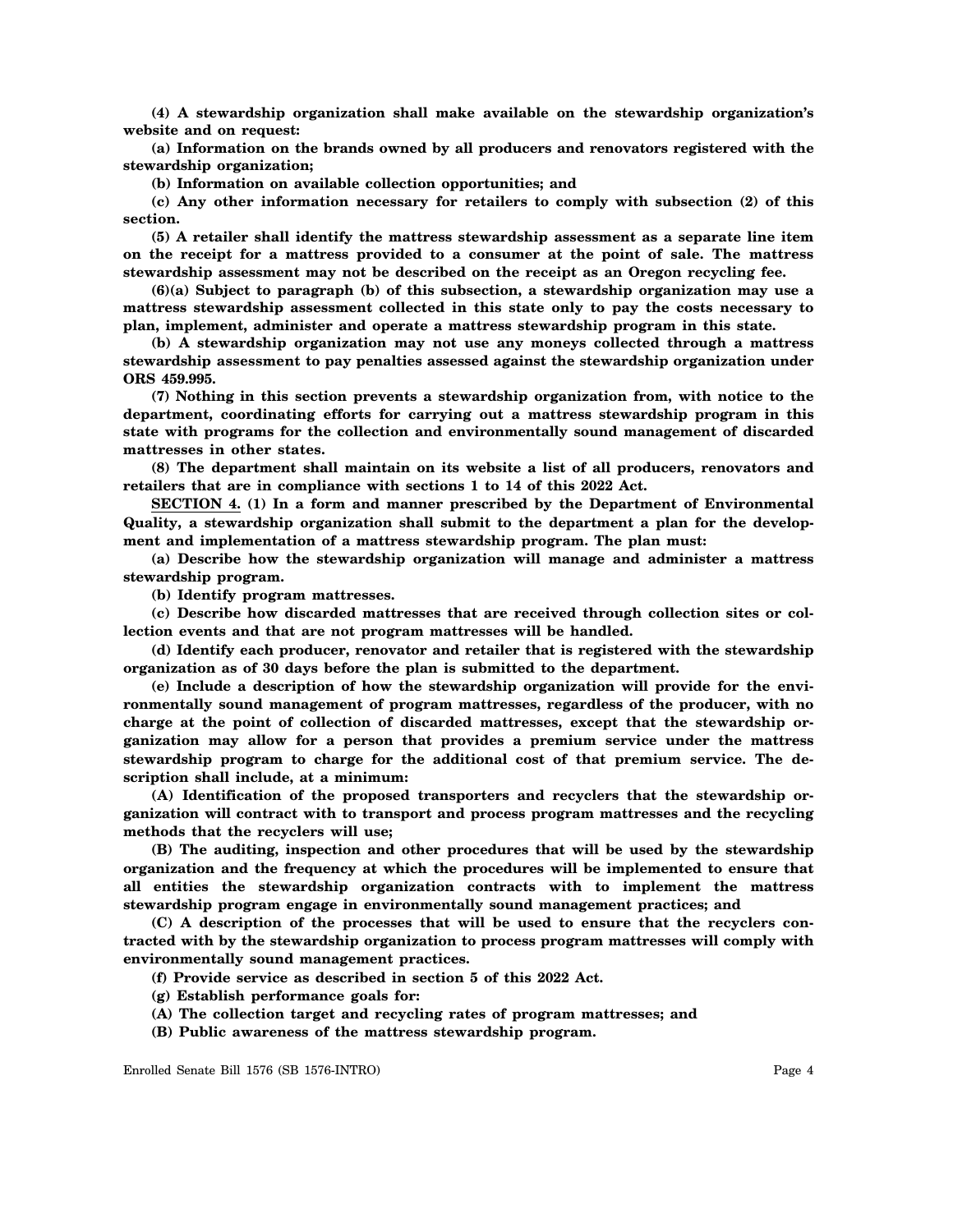**(h) Include an anticipated annual operating budget, as described in subsection (2) of this section, for the mattress stewardship program for two years of operation of the program, beginning with the year in which the plan is submitted to the department.**

**(i) Include a proposed mattress stewardship assessment method for collecting the mattress stewardship assessment from retailers and a method for ensuring the assessment is remitted to the stewardship organization. The mattress stewardship assessment must be a flat amount that applies equally to each mattress sold to a consumer in this state and must be sufficient to recover, but not exceed, the costs of establishing and administering the mattress stewardship program, including but not limited to all costs incurred for the environmentally sound management of program mattresses during each stage of management, from collection of the program mattresses through final disposition of the program mattresses.**

**(j) Provide a mechanism to mitigate the costs associated with collection and management of discarded mattresses that are illegally dumped. The proposed mechanism must take into account the cost of one or more incentives to encourage collectors to properly dispose of discarded mattresses and discourage illegal dumping, and may include but need not be limited to proposals for funding of cleanup activities, for education and outreach or for studies to evaluate the causes of illegal dumping. The proposed mechanism may not require the stewardship organization or collectors to enter private property without authorization from the property owner or other appropriate authority.**

**(k) Provide for public education, advertising and promotion of discarded mattress collection opportunities statewide and on a regular basis.**

**(L) Include a closure plan that addresses how the stewardship organization will settle the affairs of the mattress stewardship program in the event of dissolution of the stewardship organization or cessation of operations of the mattress stewardship program by the stewardship organization in this state.**

**(m) Describe methods that will be used by the stewardship organization to coordinate activities with existing recycling programs, including existing nonprofit organizations that are mattress recyclers, to further the environmentally sound management of discarded mattresses.**

**(n) Address procedures for identifying substantial or material changes to the system for collecting discarded mattresses for which a plan amendment will be required under section 7 of this 2022 Act.**

**(2) The anticipated annual operating budget for a mattress stewardship program shall include, but need not be limited to, budget line items relating to:**

**(a) The collection, transportation and processing of program mattresses;**

**(b) The administrative costs of the mattress stewardship program to the stewardship organization;**

**(c) The costs of compensating collection sites for their reasonable actual costs to collect and manage discarded mattresses;**

**(d) The anticipated amount of moneys that the stewardship organization will hold in unallocated reserve funds for the mattress stewardship program; and**

**(e) The annual fee to be paid to the department pursuant to section 9 (3) of this 2022 Act.**

**(3) In operating a mattress stewardship program, a stewardship organization shall:**

**(a) Meet the requirements of the plan submitted under this section, as approved by the department pursuant to section 6 of this 2022 Act.**

**(b) Meet or exceed the service requirements described in section 5 of this 2022 Act.**

**SECTION 5. (1)(a) A plan submitted under section 4 of this 2022 Act must provide for convenient service through, at a minimum:**

**(A) Providing for at least one permanent collection site in every county with a population of 10,000 people or more and an additional 25 collection sites distributed throughout this state in a manner to extend convenient service to residents;**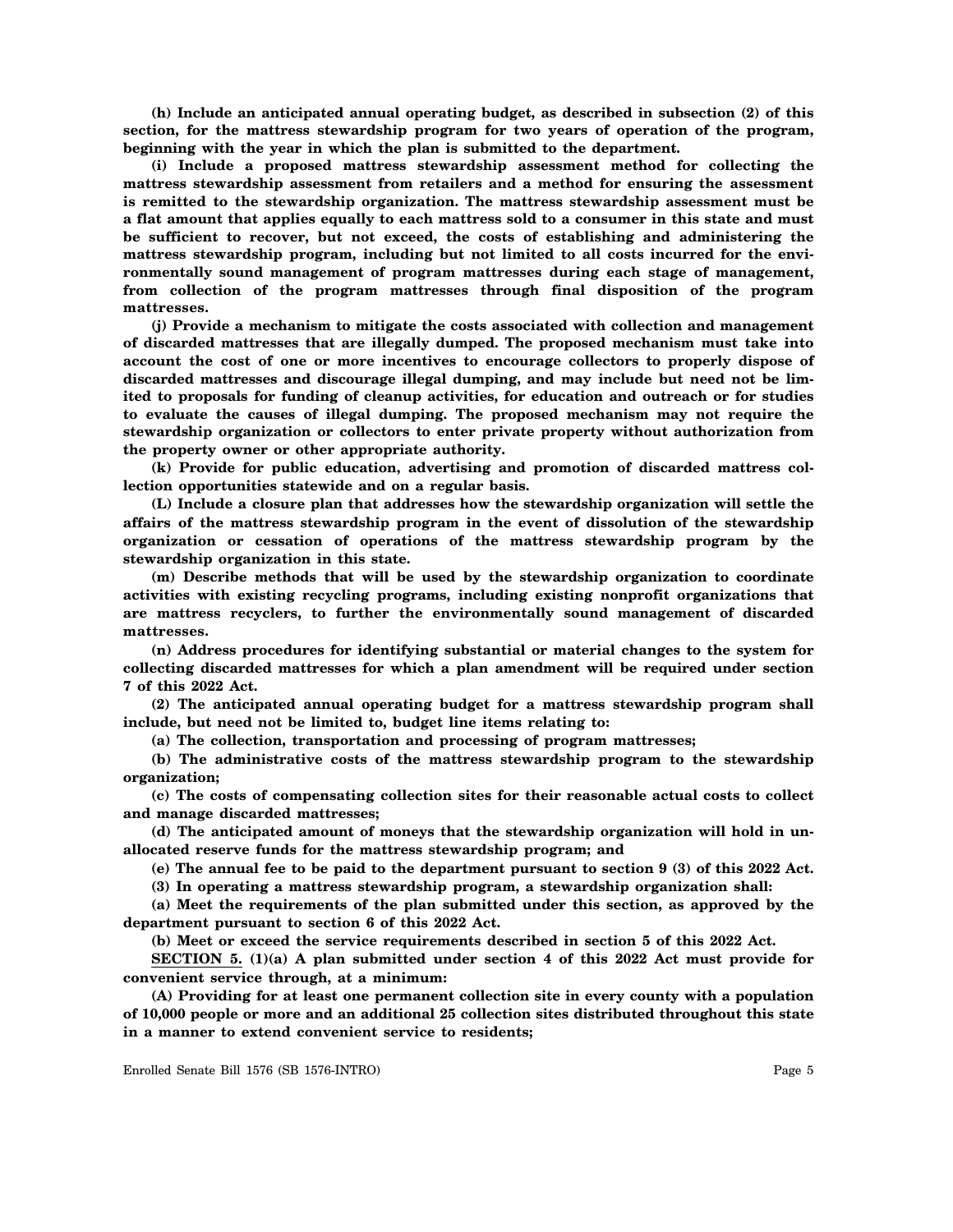**(B) Holding at least one collection event per year in counties that have a population of less than 10,000 people and that do not have a permanent collection site;**

**(C) Providing for permanent collection sites that are in a county with a population of 10,000 people or more, to be staffed and open to the public at least six days per week;**

**(D) Providing for permanent collection sites that are in a county with a population of less than 10,000 people, to be staffed and open to the public at least one day per week; and**

**(E) Providing a convenient method for the public to access a list of collection opportunities.**

**(b) A plan may provide for methods for providing convenient service that are alternative methods to those provided for in paragraph (a) of this subsection if, based on a geographic information systems analysis or additional information, the alternative methods will result in providing service to residents throughout this state at an equivalent level of convenient service compared with the methods provided for under paragraph (a) of this subsection.**

**(2) A stewardship organization shall:**

**(a) Establish and maintain collection sites at:**

**(A) Permitted solid waste facilities; or**

**(B) Other suitable sites for the collection of discarded mattresses, if the sites do not impose a fee for making space available for storage containers.**

**(b) Provide for storage containers at no charge at, and transportation and recycling of program mattresses from, collection sites described in paragraph (a) of this subsection.**

**(c) Provide financial compensation to collection sites described in paragraph (a) of this subsection for their reasonable actual costs to collect and manage discarded mattresses.**

**(d) Provide for bulk pickup service at no cost to collect a minimum of 100 properly source separated program mattresses at one time from persons including, but not limited to:**

**(A) Public bodies as defined in ORS 174.109;**

**(B) Retailers;**

**(C) Public or private disposal, transfer or material or energy recovery sites or facilities;**

**(D) Health care, educational or military facilities; and**

**(E) Hotels, motels, inns and other establishments that provide transient lodging.**

**(e) Offer organizations that recycle or renovate discarded mattresses the opportunity to participate as collection sites.**

**(f) Prioritize renovation or recycling over disposal in providing for the environmentally sound management and final disposition of program mattresses under the mattress stewardship program.**

**(g) Notify retailers that sell or offer for sale mattresses made or sold by producers or renovators registered with the stewardship organization about the mattress stewardship program and provide retailers with information necessary to comply with sections 1 to 14 of this 2022 Act.**

**SECTION 6. (1) The Department of Environmental Quality shall approve, reject or request additional information for a plan submitted under section 4 of this 2022 Act or an amendment to a plan submitted under section 7 of this 2022 Act no later than 90 days after the date the department receives the plan or plan amendment from the stewardship organization. The department shall post a plan or plan amendment on its website and provide for a public comment period of no less than 30 days before approving, rejecting or requesting additional information on the plan or plan amendment.**

**(2)(a) If the department rejects, or requests additional information for, the plan or plan amendment, the department must provide the stewardship organization with the reasons, in writing, that the plan or plan amendment does not meet the plan requirements of section 4 of this 2022 Act. The stewardship organization shall have 60 days from the date that the rejection or request for additional information is received to submit to the department any additional information necessary for the approval of the plan or plan amendment. The department shall review and approve or disapprove the revised plan or plan amendment no**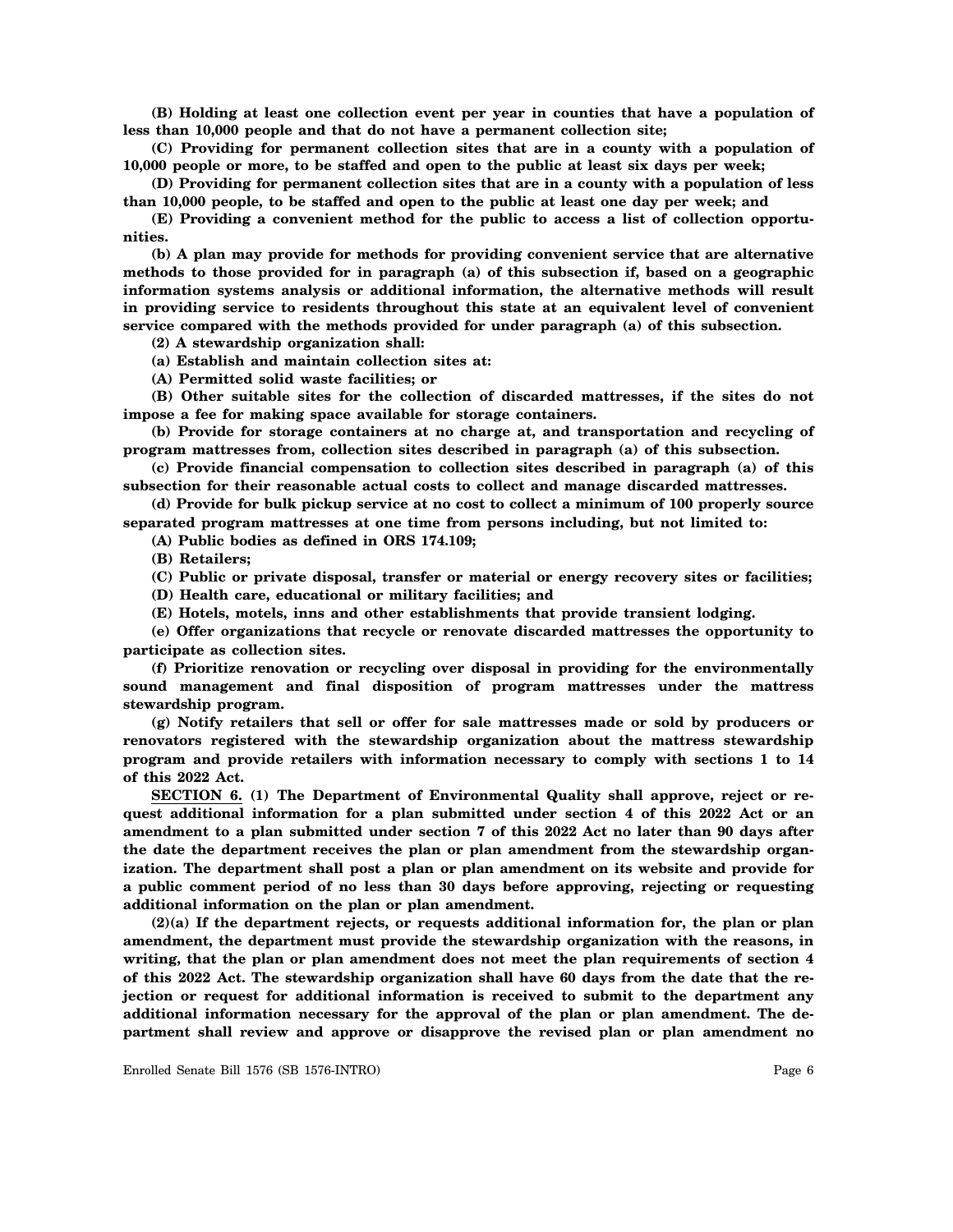**later than 45 days after the date the department receives the revised plan or plan amendment.**

**(b) A stewardship organization may resubmit a revised plan or plan amendment to the department on not more than two consecutive occasions. If, after the second consecutive resubmission, the department determines that the revised plan or plan amendment does not meet the plan requirements of section 4 of this 2022 Act, the department shall modify the plan or plan amendment as necessary for the plan or plan amendment to meet the requirements of section 4 of this 2022 Act and approve the plan or amended plan.**

**(3) The department's rejection of, or request for additional information for, a plan amendment does not relieve a stewardship organization from continuing to implement a mattress stewardship program in compliance with a previously approved plan pending a final action by the department on the plan amendment.**

**(4) Beginning no later than 90 days after a plan or amended plan is approved under this section, a stewardship organization must implement a mattress stewardship program as described in the plan or amended plan.**

**(5)(a) Upon a written finding described in paragraph (b) of this subsection, and after providing the stewardship organization an opportunity to respond to the finding, the department may, in addition to any other penalty provided by law:**

**(A) Revoke approval of a plan or plan amendment under this section or require a stewardship organization to resubmit a plan or plan amendment; or**

**(B) Require a stewardship organization to meet reporting requirements in addition to those required under section 9 of this 2022 Act, as the Environmental Quality Commission determines by rule or order may be appropriate to avoid future violations.**

**(b) Paragraph (a) of this subsection applies only if the department finds:**

**(A) That a stewardship organization has violated a provision of sections 1 to 14 of this 2022 Act; and**

**(B) That the violation has a material impact on the implementation and administration of a plan previously approved by the department under this section.**

**SECTION 7. (1) A stewardship organization shall submit to the Department of Environmental Quality for approval an amendment to a plan that has been approved by the department under section 6 of this 2022 Act if, at any time:**

**(a) There is a substantial or material change, as provided for under section 4 (1)(n) of this 2022 Act, to the system for collecting discarded mattresses;**

**(b) The stewardship organization proposes a change to the mattress stewardship assessment; or**

**(c) The department requests an amendment to the plan in order to address a specific finding by the department that:**

**(A) The administrative costs of the stewardship organization for the mattress stewardship program equaled 20 percent or more of the organization's total annual operating budget for the program during the prior calendar year; or**

**(B) The unallocated reserve funds held by the stewardship organization for the mattress stewardship program during the prior calendar year equaled 75 percent or more of the organization's total annual operating budget for the program during the year.**

**(2) The department may not request an amendment under subsection (1)(c) of this section until two years after the implementation of a mattress stewardship program by the stewardship organization.**

**(3) Not less than once per month, a stewardship organization shall provide written notice to the department of any changes made during the previous month to a plan approved by the department under section 6 of this 2022 Act that are changes for which an amendment is not required under subsection (1) of this section. Changes subject to notice under this subsection include, but are not limited to:**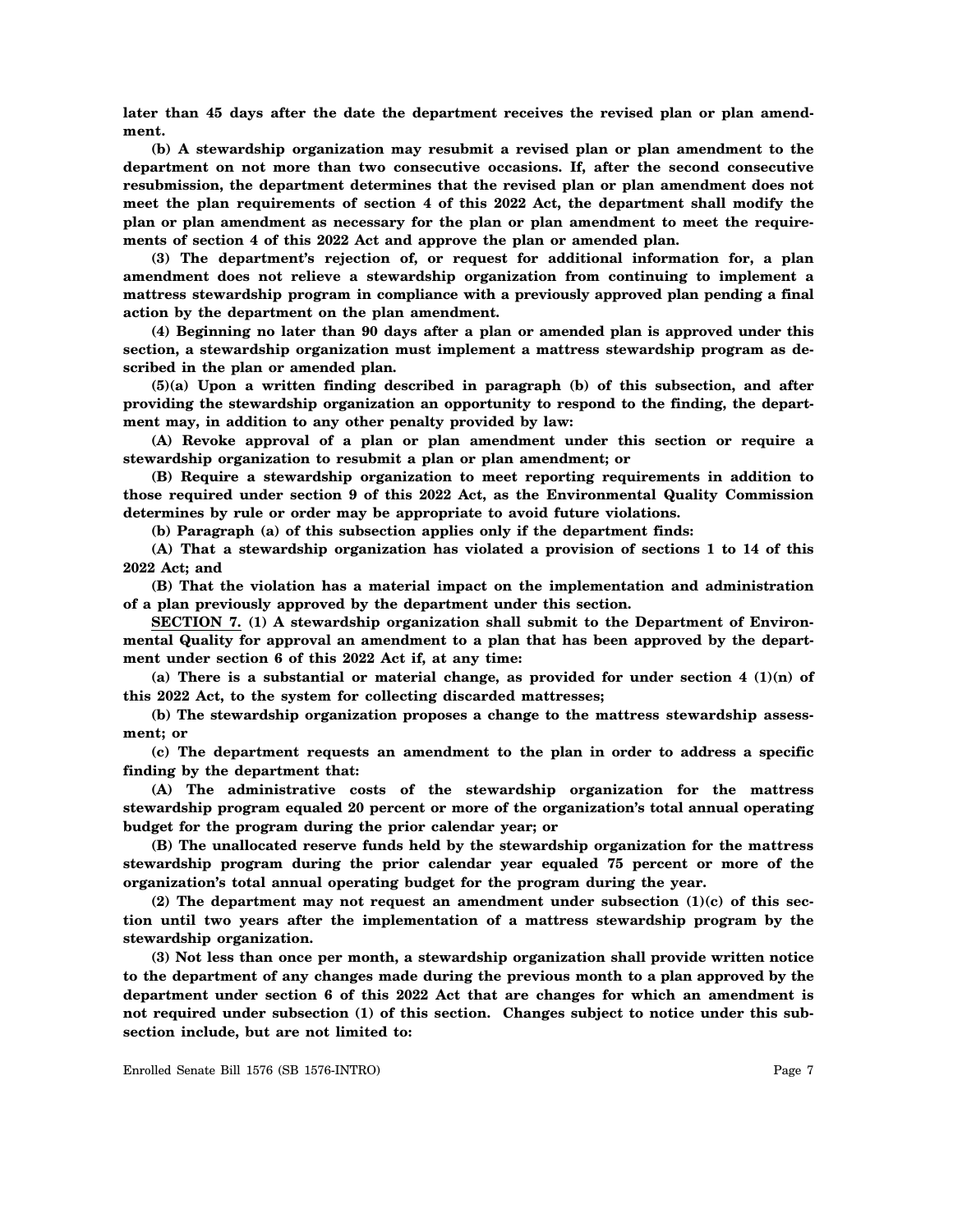**(a) A change in the location or the number of permanent collection sites identified in the plan;**

**(b) A change in the producers or renovators that are registered with the stewardship organization; or**

**(c) A change in the recyclers or renovators that manage the discarded mattresses collected by the stewardship organization under the program.**

**(4) If the department determines that a change for which notice was given under subsection (3) of this section has a material impact on a previously approved plan, the department may require the stewardship organization to submit an amendment under subsection (1) of this section, regardless of whether the change has been implemented.**

**SECTION 8. (1)(a) A plan submitted under section 4 of this 2022 Act and approved by the Department of Environmental Quality under section 6 of this 2022 Act is valid for five years.**

**(b) At least 180 days before the expiration of a plan approved under section 6 of this 2022 Act, the stewardship organization shall submit the plan to the department to be reapproved for an additional five years. A plan submitted under this paragraph must include proposed improvements based on the results of the study conducted under section 9 (4)(a) of this 2022 Act.**

**(2) Notwithstanding section 4 of this 2022 Act, the initial plan submitted by a stewardship organization is not required to include the information described in section 4 (1)(g) or (L) of this 2022 Act. A stewardship organization operating a mattress stewardship program shall first submit the information described in section 4 (1)(g) and (L) of this 2022 Act pursuant to the notification procedures set forth in section 7 (3) of this 2022 Act no later than two years after implementation of the mattress stewardship program.**

**SECTION 9. (1) A stewardship organization that implements a mattress stewardship program pursuant to a plan approved by the Department of Environmental Quality under section 6 of this 2022 Act shall, no later than July 1 of each year, submit for review and approval to the department:**

**(a) The annual report provided for under subsection (2) of this section for the preceding calendar year;**

**(b) An updated budget for the upcoming calendar year that follows the budget requirements provided for in section 4 of this 2022 Act; and**

**(c) The annual fee required under subsection (3) of this section.**

**(2) The annual report submitted by a stewardship organization shall include, at a minimum, with respect to mattresses collected in this state:**

**(a) The mattress stewardship program's costs and revenues for the previous calendar year;**

**(b) Information on the number and tonnage of discarded mattresses collected pursuant to the mattress stewardship program during the previous calendar year at a sufficient level of disaggregation to determine how the program is performing in different regions of the state;**

**(c) Information on the number and tonnage of program mattresses collected pursuant to the mattress stewardship program for recycling during the previous calendar year at a sufficient level of disaggregation to determine how the program is performing in different regions of the state;**

**(d) Information on the number and tonnage of program mattresses collected pursuant to the mattress stewardship program for renovation during the previous calendar year at a sufficient level of disaggregation to determine how the program is performing in different regions of the state;**

**(e) The weight of mattress materials recycled and the final disposition of mattress materials, by weight and by material, sold as commodities in secondary markets;**

**(f) The weight of mattress materials sent for disposal at each of the following:**

**(A) Waste-to-energy facilities;**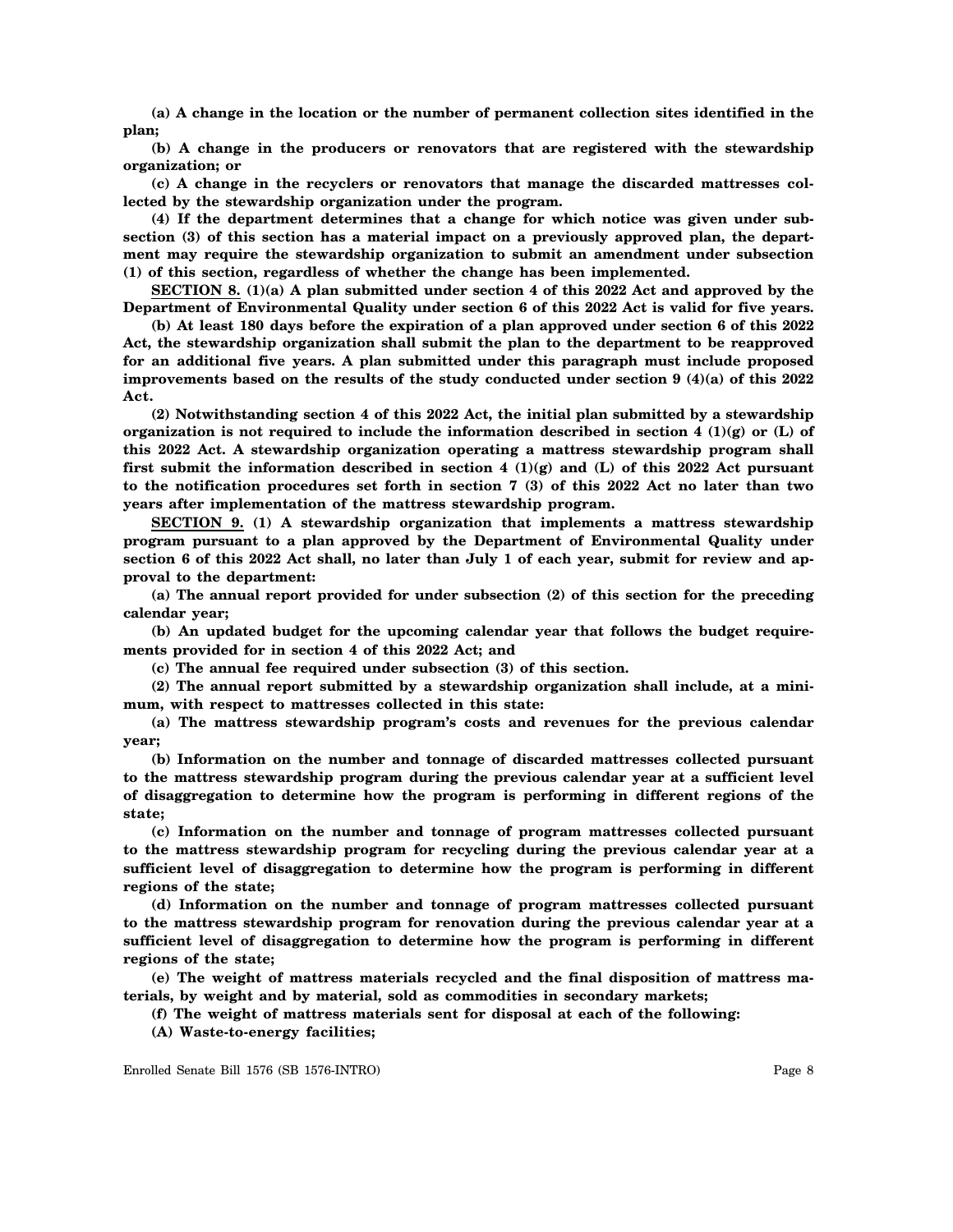**(B) Landfills; and**

**(C) Any other facilities;**

**(g) An evaluation of why the mattress materials sent for disposal were not recycled and a description of efforts that will be taken to increase the recycling rate of mattress materials under the mattress stewardship program;**

**(h) The number of discarded mattresses received through collection that were not program mattresses, the number of discarded mattresses that were illegally dumped as reported to the department, an analysis of how the data required by this paragraph has changed over time and strategies the stewardship organization will take to address discarded mattresses that are not program mattresses and discarded mattresses that are illegally dumped;**

**(i) The total sales of mattresses sold to consumers in this state in the previous calendar year by producers, renovators and retailers registered with the stewardship organization;**

**(j) A summary of the public education offered in the previous calendar year that supports the mattress stewardship program and examples of public education materials;**

**(k) An evaluation of the effectiveness of methods and processes used to achieve the goals of the mattress stewardship program, information on progress made toward achieving the goals, an explanation of why any goals were not met during the previous calendar year and any efforts that will be taken to improve progress toward meeting the goals in the future, if applicable;**

**(L) A report by an independent certified public accountant, retained by the stewardship organization at the stewardship organization's expense, on the accountant's audit of the stewardship organization's financial statements;**

**(m) A report on the outcome of audits of entities the stewardship organization contracts** with, as provided in section  $4 \text{ (1)(e)(B)}$  and  $\text{ (C)}$  of this 2022 Act; and

**(n) Recommendations for any changes to the mattress stewardship program, including the potential utility of a ban on disposal of mattresses and information relevant to compliance with the plan.**

**(3) The department shall establish an annual fee to be paid by the stewardship organization that is reasonably calculated to cover the costs to the department to administer, implement and enforce sections 1 to 14 of this 2022 Act. The department shall provide notice to a stewardship organization no later than April 1 of each year of the annual fee for the upcoming calendar year. Fees collected by the department under this section shall be deposited in the State Treasury to the credit of the Mattress Stewardship Fund established under section 12 of this 2022 Act.**

**(4) In addition to meeting the requirements of subsection (1) of this section, a stewardship organization shall:**

**(a) Conduct during the third year of implementing a mattress stewardship program, and in consultation with community organizations, a study evaluating the most effective methods of providing discarded mattress collection services to low-income individuals and multifamily housing structures.**

**(b) Include in the annual report required for the third year of implementing a mattress stewardship program under a plan or initial plan approved under section 6 of this 2022 Act:**

**(A) A report to the department on the scope of discarded mattresses in this state that are not being collected as part of the stewardship organization's mattress stewardship program and recommendations on how to direct the discarded mattresses to, and include them, in the stewardship organization's program; and**

**(B) A life cycle assessment report of mattresses sold in this state.**

**(5)(a) The department may require a stewardship organization to have a performance audit of the mattress stewardship program conducted and to include a report on the performance audit in the next required annual report. A performance audit required under this subsection must conform to audit standards established by nationally recognized entities in-**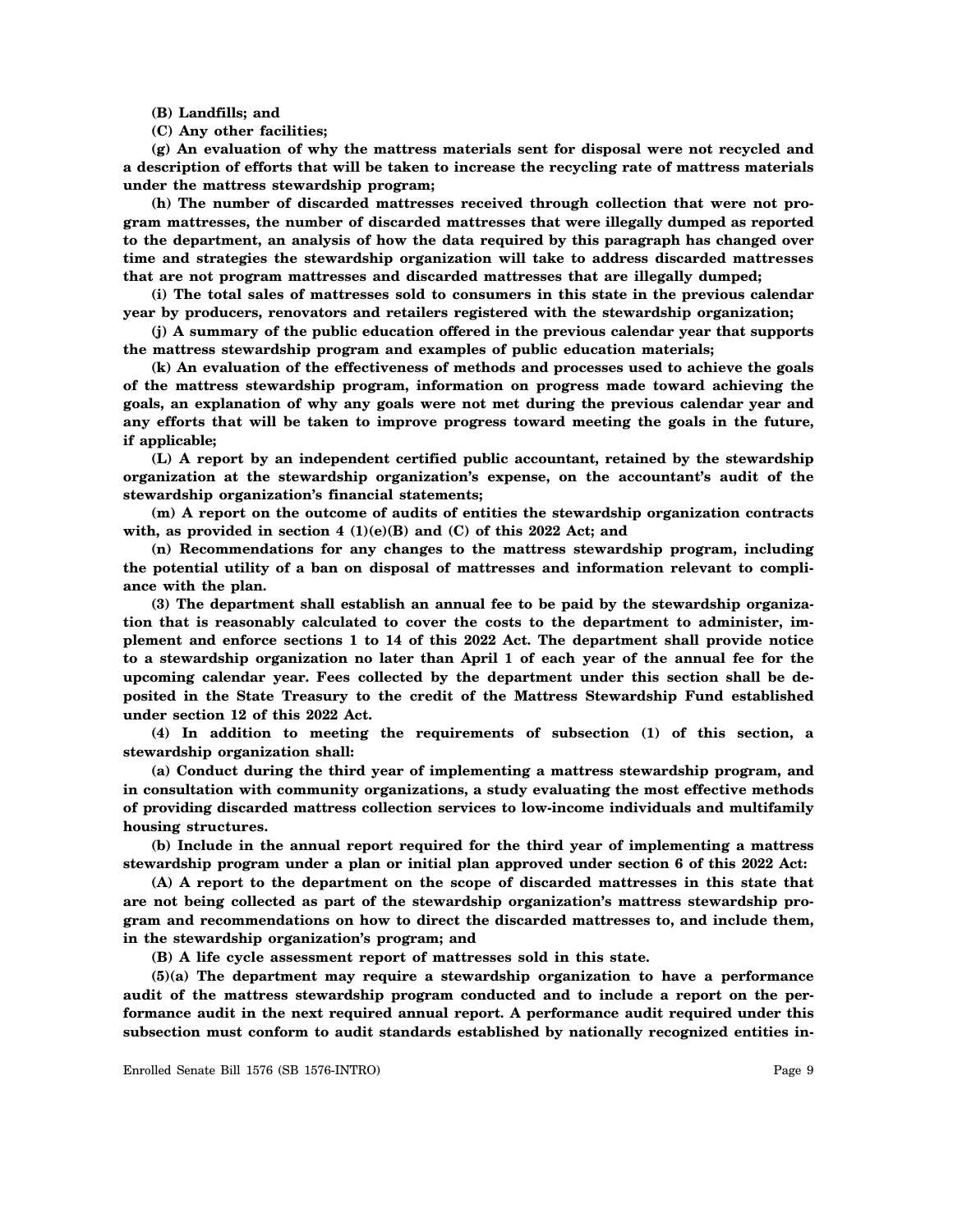**cluding, but not limited to, the United States Government Accountability Office and the National Association of State Auditors, Comptrollers and Treasurers.**

**(b) Except as provided in paragraph (c) of this subsection, the department may require a performance audit to be conducted under paragraph (a) of this subsection no more than once every five years. The department may not first request a performance audit to be conducted until the third year that a stewardship organization has implemented a mattress stewardship program.**

**(c) The department may require a performance audit to be conducted under paragraph (a) of this subsection less than five years after the last time that a performance audit was conducted, if the department determines that the performance audit is warranted based on information contained in a plan amendment submitted to the department under section 7 of this 2022 Act.**

**(6) The department may not disclose any confidential proprietary information obtained by the department under this section or section 4, 5, 6 or 7 of this 2022 Act.**

**SECTION 10. (1)(a) The Director of the Department of Environmental Quality shall appoint a mattress stewardship program advisory committee of not more than 10 members representing the interests of the following entities in the stewardship of discarded mattresses:**

- **(A) Local governments;**
- **(B) The solid waste industry;**
- **(C) The environmental community; and**
- **(D) The public.**

**(b) The director may not appoint to the advisory committee any person that has or who may have a pecuniary interest in any contract awarded by a stewardship organization as part of the implementation of a mattress stewardship program.**

**(2) The advisory committee shall meet not less than once annually and shall consult with stewardship organizations operating mattress stewardship programs and advise the Department of Environmental Quality regarding:**

**(a) The review and approval of any plan for the development and implementation of a mattress stewardship program submitted to the department under section 4 of this 2022 Act;**

**(b) The review and approval of any amendment to a plan submitted under section 7 of this 2022 Act; and**

**(c) The review of annual reports submitted by a stewardship organization under section 9 of this 2022 Act.**

**SECTION 11. (1) The Department of Environmental Quality shall have the power to enter upon and inspect, at any reasonable time, any public or private property, premises or place for the purpose of investigating either an actual or suspected violation of sections 1 to 14 of this 2022 Act.**

**(2) A stewardship organization shall retain all records related to implementation of a mattress stewardship program for not less than three years and make the records available for inspection by the department upon request.**

**SECTION 12. The Mattress Stewardship Fund is established, separate and distinct from the General Fund. All moneys in the Mattress Stewardship Fund are continuously appropriated to the Department of Environmental Quality and may be used only to pay the costs of administering, implementing and enforcing sections 1 to 14 of this 2022 Act.**

**SECTION 13. (1) The Legislative Assembly declares that the collaboration of producers and stewardship organizations to develop and implement mattress stewardship programs is in the best interests of the public. Therefore, the Legislative Assembly declares its intent that the establishment, administration, collection or disbursement of the mattress stewardship assessment shall be exempt from state antitrust laws. The Legislative Assembly further declares its intent to provide immunity for the establishment, administration, collection or disbursement of the mattress stewardship assessment from federal antitrust laws.**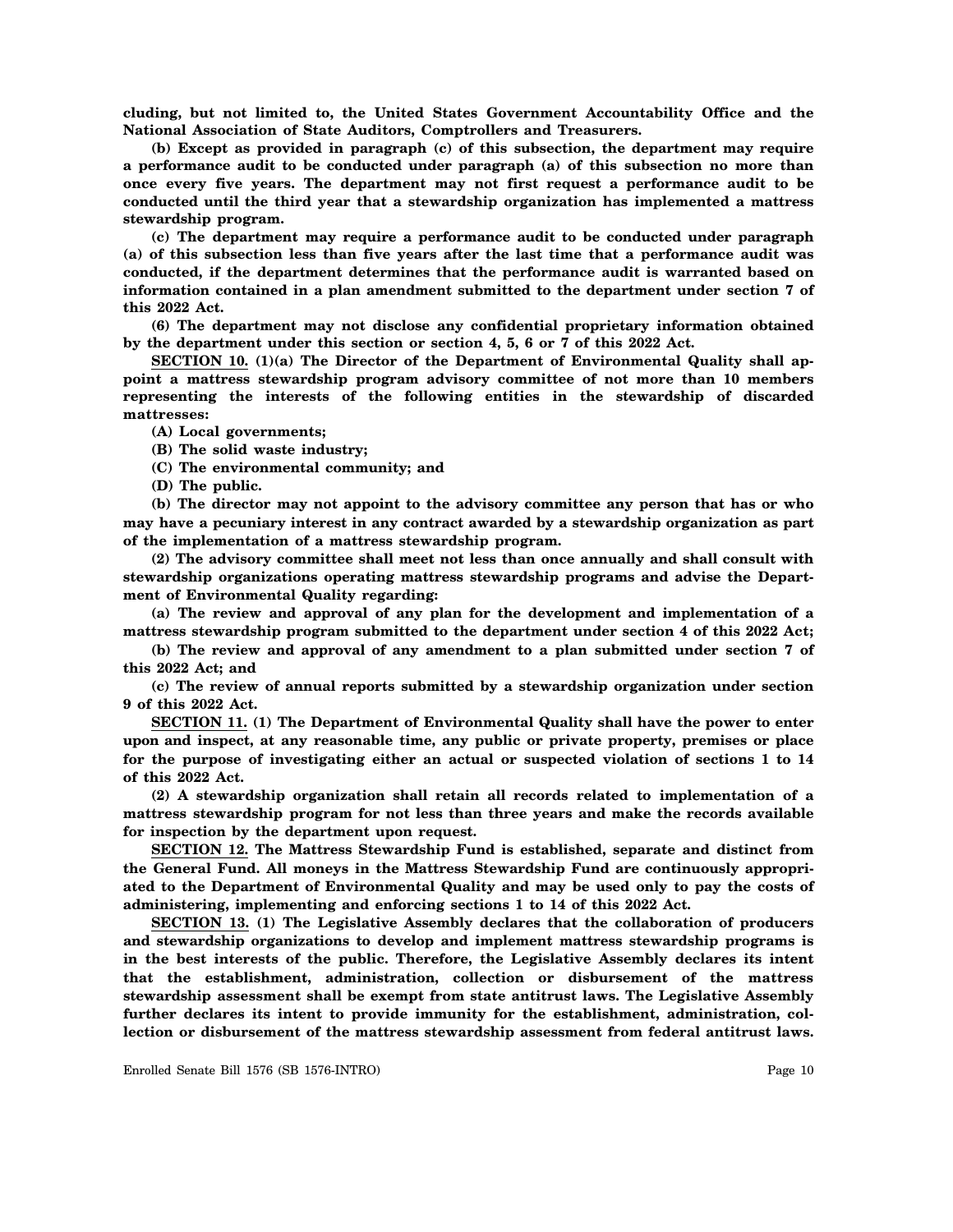**(2)(a) This section does not authorize any person to engage in activities or to conspire to engage in activities that constitute per se violations of state or federal antitrust laws that are not authorized under sections 1 to 14 of this 2022 Act.**

**(b) This section does not apply to any activities related to:**

**(A) Pricing agreements for mattresses unrelated to the mattress stewardship assessment;**

**(B) Agreements regarding the output or production of mattresses; or**

**(C) Restrictions on the geographic area in which, or the consumers to whom, mattresses will be sold.**

**(3) The Department of Environmental Quality shall actively supervise the conduct of a stewardship organization in establishing, administering, collecting and disbursing the mattress stewardship assessment.**

**SECTION 14. The Environmental Quality Commission may adopt rules as necessary to implement sections 1 to 14 of this 2022 Act.**

**SECTION 15.** ORS 459.995 is amended to read:

459.995. (1) Except as provided in subsection (2) of this section, in addition to any other penalty provided by law:

(a) Any person who violates ORS 459.205, 459.270, 459.272, 459.386 to 459.405, 459.705 to 459.790, 459A.005 to 459A.620, 459A.310 to 459A.335, 459A.860 to 459A.975 or 646A.080, or any rule or order of the Environmental Quality Commission pertaining to the disposal, collection, storage or reuse or recycling of solid wastes, as defined by ORS 459.005, or any rule or order pertaining to the disposal, storage or transportation of waste tires, as defined by ORS 459.705, or any rule or order pertaining to the sale of novelty items that contain encapsulated liquid mercury, incurs a civil penalty not to exceed \$25,000 per day for each day of the violation.

(b) Any person who violates the provisions of ORS 459.420 to 459.426 incurs a civil penalty not to exceed \$500 for each violation. Each battery that is disposed of improperly is a separate violation. Each day an establishment fails to post the notice required under ORS 459.426 is a separate violation.

(c) For each day a city, county or metropolitan service district fails to provide the opportunity to recycle as required under ORS 459A.005, the city, county or metropolitan service district incurs a civil penalty not to exceed \$500 for each violation.

(d) Any person who violates the provisions of ORS 459.247 (1)(f) incurs a civil penalty not to exceed \$500 for each violation. Each covered electronic device that is disposed of improperly is a separate violation.

(e) Any retailer that violates the provisions of ORS 459A.825 (1) or (2)(b) **or section 3 of this 2022 Act** incurs a civil penalty not to exceed \$100 per day for each day of the violation.

(f) Any producer **or renovator** that violates the provisions of ORS 459A.825 (1) **or section 3 of this 2022 Act** incurs a civil penalty not to exceed \$1,000 per day for each day of the violation.

(g) Any stewardship organization that violates the provisions of ORS 459A.825 (2)(a), 459A.827, 459A.830 to 459A.837 or 459A.842 **or sections 1 to 14 of this 2022 Act** incurs a civil penalty not to exceed \$1,000 per day for each day of the violation.

(2) Any product manufacturer or package manufacturer who violates ORS 459A.650 to 459A.665 or any rule adopted under ORS 459A.650 to 459A.665 incurs a civil penalty not to exceed \$1,000 per day for each day of the violation. A violation of ORS 459A.650 to 459A.665 is not subject to additional penalties under subsection (1) of this section.

(3) Any civil penalty authorized by subsection (1) or (2) of this section shall be imposed in the manner provided by ORS 468.135.

#### **MISCELLANEOUS**